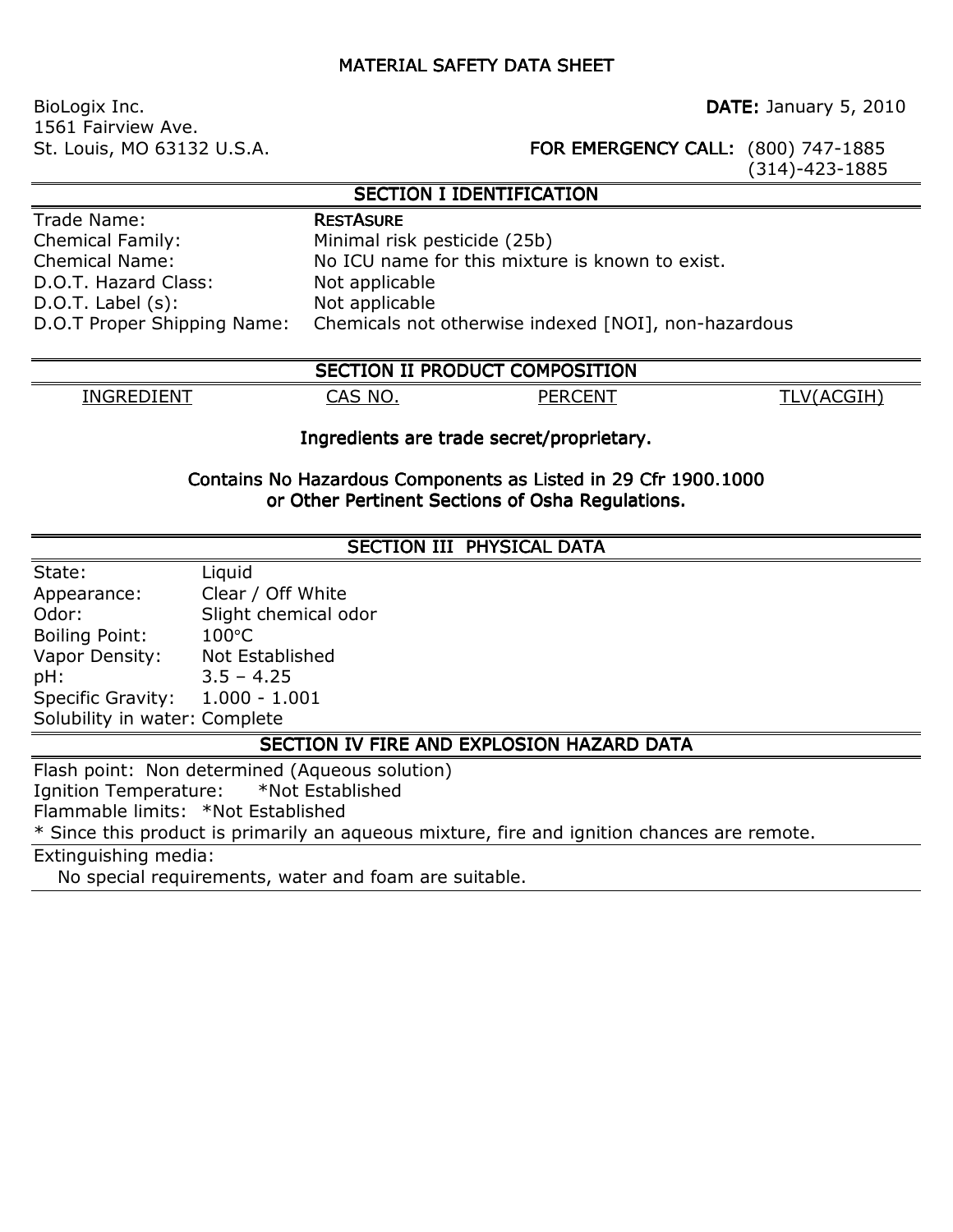## MATERIAL SAFETY DATA SHEET (continued) and a continued research of the RESTASURE

## SECTION IV FIRE AND EXPLOSION HAZARD DATA

Special fire fighting protective equipment:

 No distinctively hazardous decomposition products are known to exist, nor are there special fire-fighting requirements: however, self-contained breathing apparatus and protective clothing should be worn in fighting fires involving chemicals.

Unusual fire and explosion hazards:

None known

## SECTION V REACTIVITY DATA

Stability:

Stable under normal conditions.

Incompatibility (materials to avoid):

Strong acids or alkali compounds.

Hazardous decomposition products:

None

Hazardous polymerization:

will not occur.

## SECTION VI HEALTH HAZARD ASSESSMENT

General:

 Limited toxicity data are available on this specific product; this health hazard assessment is based on the results of screening tests.

Ingestion:

 No effect if ingested in small amounts. Relative to other materials, a single dose of this product is rarely toxic by ingestion. Irritation of the mouth, pharynx, esophagus and stomach can develop following ingestion.

Eye contact:

 This material may cause eye irritation. Organisms used are nonpathogenic but can cause infection when in contact with open wounds. These organisms are susceptible to many commonlyused antibiotics.

Skin contact:

 Slight redness on hands and forearms, if individual has a history of dermal allergic reaction. Dermatitis and skin sensitization can develop after repeated and/or prolonged contact with human skin.

Inhalation:

 Can cause allergic type response in susceptible or hypersensitive individuals upon repeated or prolonged exposure.

Other effects of overexposure: None known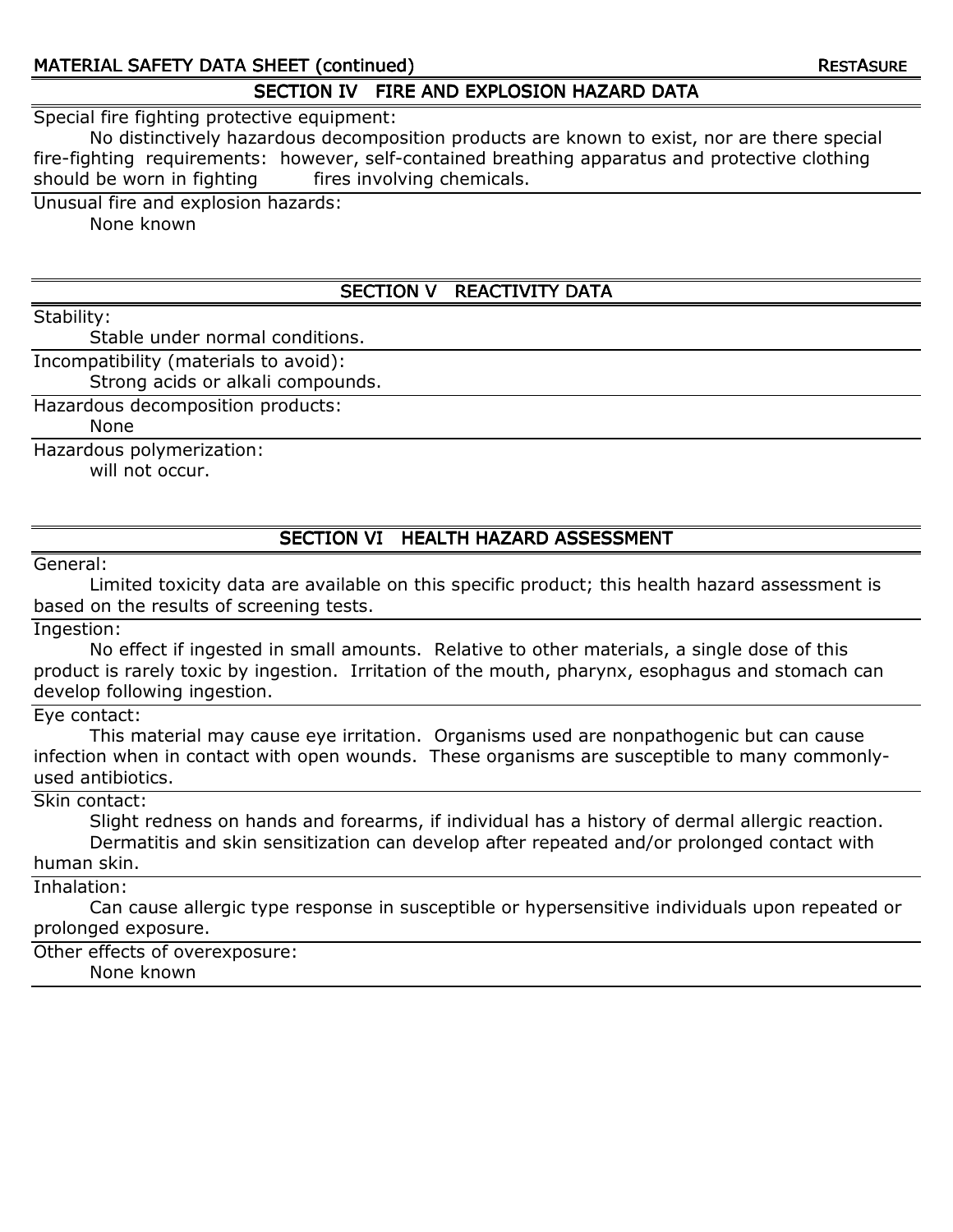## SECTION VI HEALTH HAZARD ASSESSMENT

#### First-aid procedures:

Skin: Remove contaminated clothing and footwear. Wash material off the skin with plenty of soap and water. Wash clothing and footwear before reuse.

Eyes: Immediately flush with plenty of water for at least 15 min., and have examined and treated by medical personnel.

Inhalation: Remove victim to fresh air.

Ingestion: Drink water or milk to dilute. Induce vomiting only if advised by physician or poison control center. Call poison control center.

## SECTION VII SPILL OR LEAK PROCEDURES

Steps to be taken in case material is released or spilled:

 Wear approved respirator for nuisance dust during cleanup. For small spills, flush to waste treatment sewer (product is biodegradable). For large spills, contain and collect for reuse.

Disposal method:

 Disposal of this product or its residues must be in accordance with all local, state, and federal requirements.

## SECTION VIII SPECIAL PROTECTION INFORMATION INFORMATION

TLV or suggested control value:

 No TLV assigned to this mixture. Control of exposure to below the TLV for the ingredients (see SECTION II) will be sufficient. Minimize exposure in accordance with good hygiene practice. To maintain shelf life, avoid prolonged exposure to high temperatures and humidity. The ACGIH TLV'S shown in SECTION II are OSHA PEL's (Permissible Exposure Limits).

Ventilation:

General mechanical ventilation.

Respiratory protection (specify type):

None required for recommended use. Avoid creating aerosols in poorly ventilated areas.

Protective Clothing:

None is required.

Eye protection:

Chemical type face shield recommended.

Other protective equipment:

Eyewash station in work area.

## SECTION IX SPECIAL PRECAUTIONS OR OTHER COMMENTS

Precautions to be taken in handling or storing:

 Prevent skin and eye contact. Avoid creating aerosol. Wash hands thoroughly with soap and water after use.

Keep Out of Reach of Children